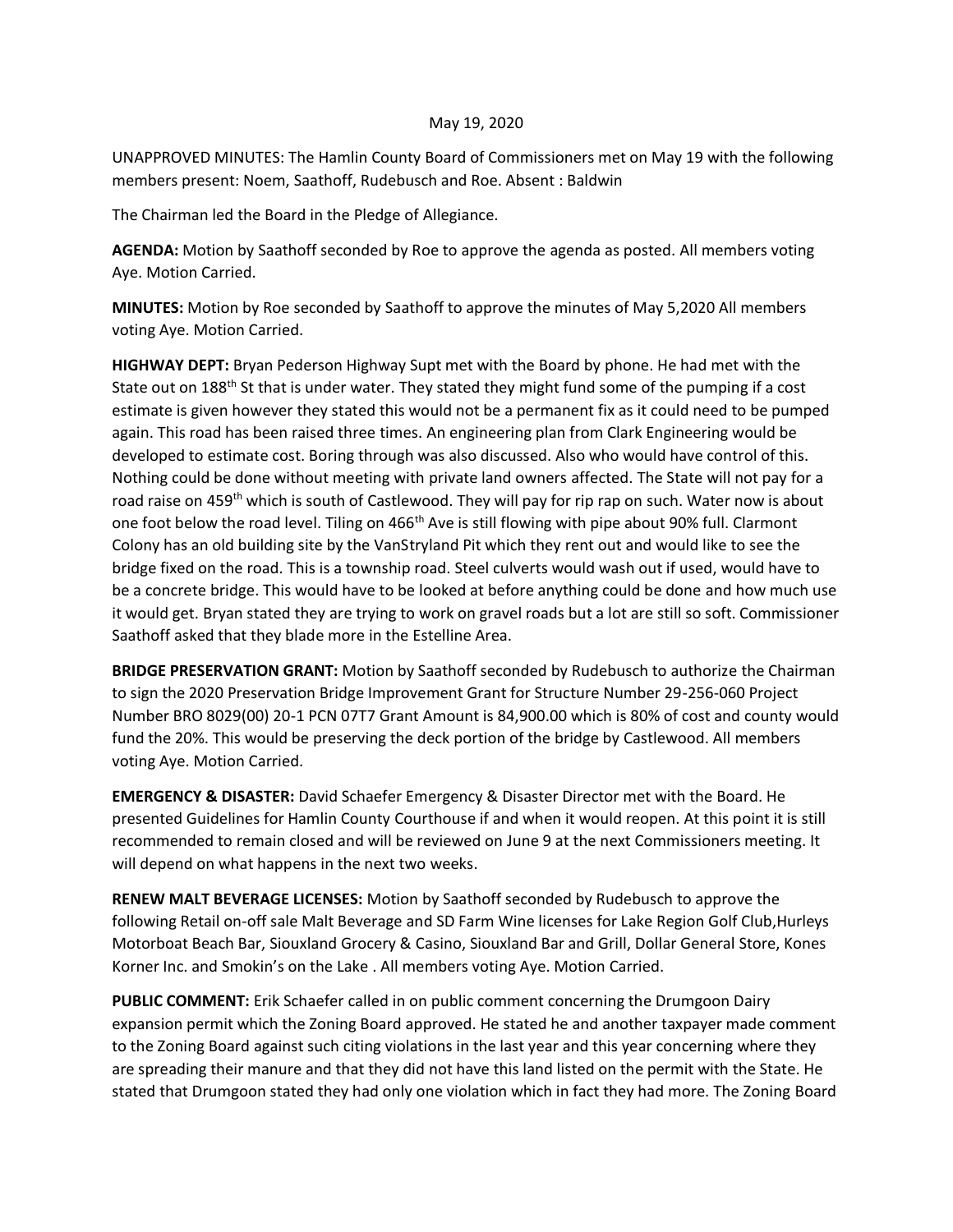was not aware of these violations. He stated large operations are not following the regulations on their conditional use permits. He also stated they have not maintained the buffer zone. He felt the Board should know what the State wants before approving applications. He stated that what was given to the Board from the Dept of Environment was old letters. In May 2020 the Dept of Environment had inspected such and Drumgoon Dairy was given a warning letter. He felt the Zoning board does not listen to residents when they complain.

**ZONING:** The Board talked to Todd Kays of First District concerning building permits and other zoning issues during this time when all has to go through the Watertown office. First District is still presenting working from their homes.

**EXECUTIVE SESSION:** Motion by Rudebusch seconded by Roe to go into Executive Session at 11:25 to discuss personnel SDCL 1-25-2 (1) All members voting Aye. Motion Carried. The Chairman declared them out at 11:35

**BASEMENT PIPE REPAIRS:** The Board looked over an estimate on repairing the removal and reinsulation of the exposed heating /chilled water piping in the basement of the courthouse.They suggested having some other contractors looked at the project.

**FUEL QUOTES:** May 4 Diesel Farmers Union 1.40 Hamlin Co Farmers Coop 1.41 May 11 in Hazel Diesel Hamlin Co Farmers Coop 1.43 Farmers Union 1.40 May 19 in Hayti Diesel Farmers Union 1.46 Hamlin Co. Farmers Coop 1.44 All quotes do not contain certain taxes.

**CLAIMS PAID:** Office of Child & Family Services quarterly payment nurses contract 1602.64 SDACO part of Register of Deeds fees to State 288.00 SD Public Health lab blood tests 120.00 Watertown City 911 fees collected sent to them 4451.83 Verizon Sheriff cell phones & air cards 528.44 State 24/7 Program 24/7 fees to State 827.00 Refund of 24/7 fee 30.00 H-D Electric 911 towers elec. 102.74 Lingo Communications phones Auditor 13.62 Register of Deeds 13.63 Assessor 13.62 Treasurer 17.40 Weed 13.62 Courthouse 13.62 LIEAP 13.62 Extension 25.13 Visa Sheriff Supp 1078.13 Courthouse Supp 81.80 Road cell phone 1.05 Emergency & Disaster gas 35.10

SD Dept of Revenue money sent to the State: Animal Bounty half year payment 1688.96 Motor Vehicle Licenses 102,949.72

The Board appointed the Register of Deeds, Clerk of Courts, Treasurer, Emergency & Disaster Director, and the Sheriff as the County Board of Canvassers in Hamlin County for the Primary Election.